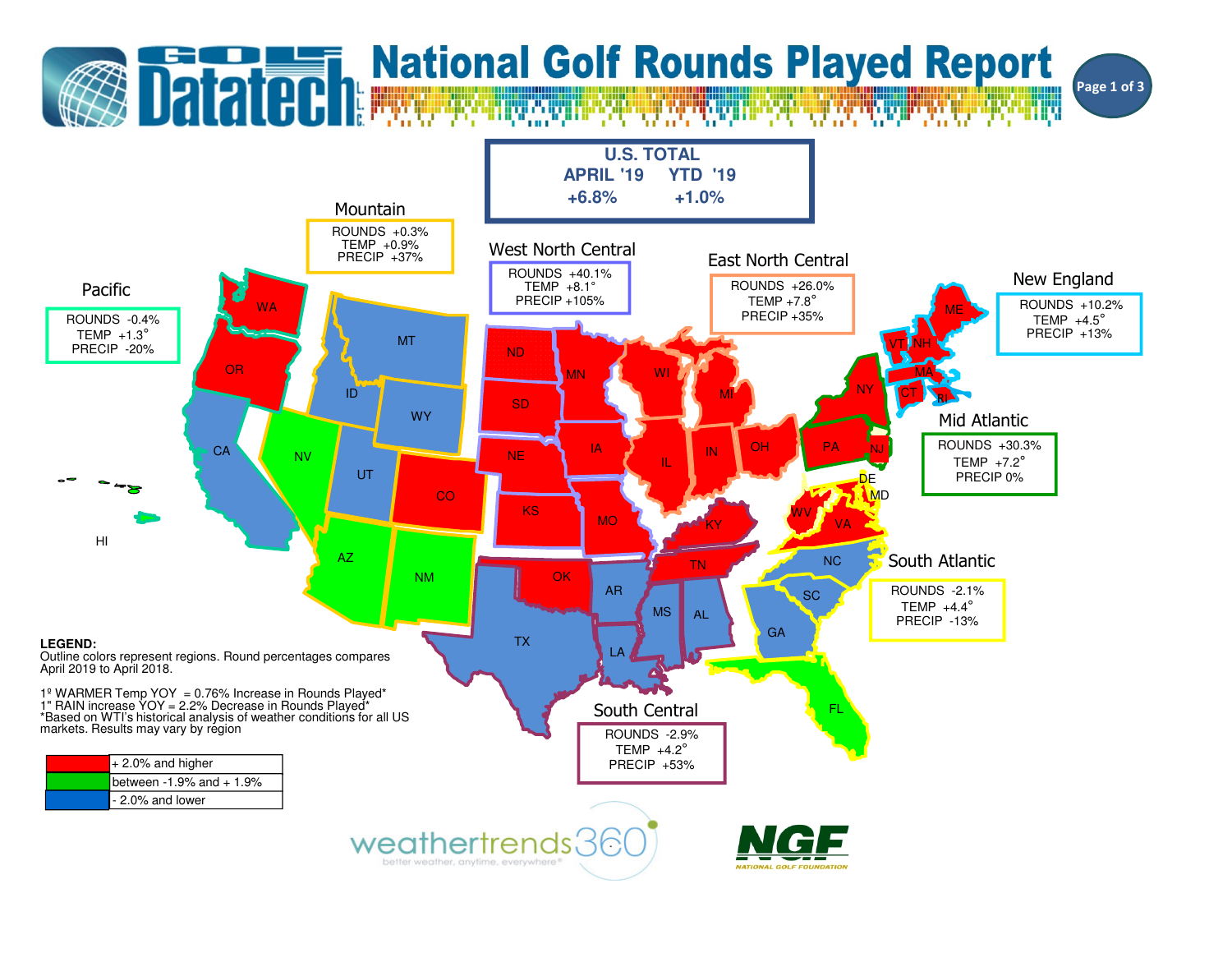## **Datated Report**<br>Datated Report

Page 2 of 3

|                           | <b>APRIL</b> | <b>YTD</b> | <b>APRIL 2019</b>         |              |            |                       | <b>APRIL</b> | <b>YTD</b> |
|---------------------------|--------------|------------|---------------------------|--------------|------------|-----------------------|--------------|------------|
| <b>PACIFIC</b>            | $-0.4%$      | $-7.0%$    |                           |              |            | <b>SOUTH ATLANTIC</b> | $-2.1%$      | 1.7%       |
|                           |              |            |                           | <b>APRIL</b> | <b>YTD</b> | DE, DC, MD            | 18.0%        | 17.6%      |
| CA                        | $-3.3%$      | $-9.6%$    | <b>UNITED STATES</b>      | 6.8%         | 1.0%       | Washington/Baltimore  | 23.1%        | 21.4%      |
| Los Angeles               | $-0.7%$      | $-9.2%$    | <b>PUBLIC ACCESS</b>      | 7.1%         | 0.9%       | <b>FL</b>             | $-1.2%$      | 1.1%       |
| <b>Orange County</b>      | $-1.8%$      | $-11.2%$   | <b>PRIVATE</b>            | 5.9%         | 1.3%       | Jacksonville          | $-0.6%$      | 5.7%       |
| Palm Springs              | 0.8%         | $-0.1%$    |                           |              |            | Orlando               | 0.7%         | 4.2%       |
| Sacramento                | $-6.6%$      | $-15.4%$   | <b>EAST NORTH CENTRAL</b> | 26.0%        | 20.4%      | Tampa                 | $-5.7%$      | 0.1%       |
| San Diego                 | 0.2%         | $-4.9%$    | IL                        | 21.4%        | 10.7%      | Palm Beach            | $-1.6%$      | 2.5%       |
| San Francisco/Oakland     | 0.1%         | $-15.1%$   | Chicago                   | 26.2%        | 13.6%      | Naples/Ft Myers       | 0.5%         | $-0.4%$    |
| HI                        | $-1.5%$      | $-3.6%$    | IN                        | 23.4%        | 24.0%      | Miami/Ft.Lauderdale   | $-2.5%$      | 2.0%       |
| <b>OR</b>                 | 5.2%         | 0.7%       | MI                        | 16.0%        | 9.2%       | GA                    | $-5.6%$      | 1.0%       |
| Portland                  | 6.4%         | 4.5%       | Detroit                   | 9.9%         | 4.6%       | Atlanta               | $-4.2%$      | 2.2%       |
| <b>WA</b>                 | 10.9%        | 4.0%       | OH                        | 32.9%        | 30.5%      | <b>NC</b>             | $-14.2%$     | $-4.2%$    |
| Seattle                   | 14.5%        | 9.4%       | Cincinnati                | 18.6%        | 18.6%      | Greensboro/Raleigh    | $-11.4%$     | 6.5%       |
|                           |              |            | Cleveland                 | 56.6%        | 64.6%      | <b>SC</b>             | $-7.2%$      | $-0.3%$    |
| <b>MOUNTAIN</b>           | 0.3%         | $-4.8%$    | WI                        | 54.5%        | 54.5%      | Charleston            | $-6.3%$      | 4.2%       |
| <b>AZ</b>                 | 1.8%         | $-2.5%$    |                           |              |            | <b>Hilton Head</b>    | $-0.3%$      | 5.9%       |
| Phoenix                   | 1.5%         | $-1.7%$    |                           |              |            | Myrtle Beach          | $-9.6%$      | $-3.8%$    |
| CO                        | 11.6%        | $-16.2%$   | <b>SOUTH CENTRAL</b>      | $-2.9%$      | $-4.0%$    | VA, WV                | 15.9%        | 17.6%      |
| Denver                    | 10.9%        | $-17.3%$   | <b>AL</b>                 | $-12.0%$     | $-6.2%$    |                       |              |            |
| ID, WY, MT, UT            | $-6.4%$      | 0.2%       | AR, LA, MS                | $-8.0%$      | $-7.9%$    | <b>MID ATLANTIC</b>   | 30.3%        | 30.9%      |
| <b>NM</b>                 | 0.3%         | $-9.1%$    | <b>KY</b>                 | 11.4%        | 9.4%       | <b>NJ</b>             | 28.6%        | 38.5%      |
| <b>NV</b>                 | $-1.1%$      | $-8.7%$    | OK                        | 23.7%        | $-1.9%$    | <b>NY</b>             | 30.7%        | 24.7%      |
| Las Vegas                 | $-1.6%$      | $-12.1%$   | <b>TN</b>                 | 13.3%        | 4.8%       | New York City         | 20.4%        | 28.4%      |
|                           |              |            | <b>TX</b>                 | $-9.0%$      | $-5.1%$    | PA                    | 31.0%        | 31.4%      |
| <b>WEST NORTH CENTRAL</b> | 40.1%        | 15.9%      | Dallas/Ft. Worth          | $-7.7%$      | $-6.7%$    | Philadelphia          | 24.4%        | 33.2%      |
| KS, NE                    | 44.9%        | 12.3%      | Houston                   | $-6.4%$      | $-0.8%$    | Pittsburgh            | 50.1%        | 52.9%      |
| ND,SD                     | 118.4%       | 118.4%     | San Antonio               | $-7.1%$      | 0.9%       |                       |              |            |
| <b>MN</b>                 | 77.5%        | 77.5%      |                           |              |            | <b>NEW ENGLAND</b>    | 10.2%        | 14.8%      |
| Minneapolis/St.Paul       | 86.9%        | 86.9%      |                           |              |            | <b>CT</b>             | 13.7%        | 22.7%      |
| IA, MO                    | 22.7%        | 5.2%       |                           |              |            | MA, RI                | 6.3%         | 10.4%      |
| St Louis                  | 13.0%        | 8.4%       |                           |              |            | <b>Boston</b>         | 25.6%        | 25.6%      |
| <b>Kansas City</b>        | 48.0%        | 5.1%       |                           |              |            | ME, NH, VT            | 35.7%        | 35.7%      |

## 19

| YTD |          | APRIL 2019                |                       |            | <b>APRIL</b>         |          |         |  |
|-----|----------|---------------------------|-----------------------|------------|----------------------|----------|---------|--|
| ℅   | $-7.0%$  |                           | <b>SOUTH ATLANTIC</b> |            |                      | $-2.1%$  | 1.7%    |  |
|     |          |                           | <b>APRIL</b>          | <b>YTD</b> | DE, DC, MD           | 18.0%    | 17.6%   |  |
| ℅   | $-9.6%$  | <b>UNITED STATES</b>      | 6.8%                  | 1.0%       | Washington/Baltimore | 23.1%    | 21.4%   |  |
| ℅   | $-9.2%$  | <b>PUBLIC ACCESS</b>      | 7.1%                  | 0.9%       | <b>FL</b>            | $-1.2%$  | 1.1%    |  |
| ℅   | $-11.2%$ | <b>PRIVATE</b>            | 5.9%                  | 1.3%       | Jacksonville         | $-0.6%$  | 5.7%    |  |
| ℅   | $-0.1%$  |                           |                       |            | Orlando              | 0.7%     | 4.2%    |  |
| ℅   | $-15.4%$ | <b>EAST NORTH CENTRAL</b> | 26.0%                 | 20.4%      | Tampa                | $-5.7%$  | 0.1%    |  |
| ℅   | $-4.9%$  | IL                        | 21.4%                 | 10.7%      | Palm Beach           | $-1.6%$  | 2.5%    |  |
| ℅   | $-15.1%$ | Chicago                   | 26.2%                 | 13.6%      | Naples/Ft Myers      | 0.5%     | $-0.4%$ |  |
| ℅   | $-3.6%$  | IN                        | 23.4%                 | 24.0%      | Miami/Ft.Lauderdale  | $-2.5%$  | 2.0%    |  |
| ℅   | 0.7%     | MI                        | 16.0%                 | 9.2%       | GA                   | $-5.6%$  | 1.0%    |  |
| ℅   | 4.5%     | Detroit                   | 9.9%                  | 4.6%       | Atlanta              | $-4.2%$  | 2.2%    |  |
| ℅   | 4.0%     | OH                        | 32.9%                 | 30.5%      | <b>NC</b>            | $-14.2%$ | $-4.2%$ |  |
| ℅   | 9.4%     | Cincinnati                | 18.6%                 | 18.6%      | Greensboro/Raleigh   | $-11.4%$ | 6.5%    |  |
|     |          | Cleveland                 | 56.6%                 | 64.6%      | <b>SC</b>            | $-7.2%$  | $-0.3%$ |  |
| ℅   | $-4.8%$  | WI                        | 54.5%                 | 54.5%      | Charleston           | $-6.3%$  | 4.2%    |  |
| ℅   | $-2.5%$  |                           |                       |            | <b>Hilton Head</b>   | $-0.3%$  | 5.9%    |  |
| ℅   | $-1.7%$  |                           |                       |            | Myrtle Beach         | $-9.6%$  | $-3.8%$ |  |
| ℅   | $-16.2%$ | <b>SOUTH CENTRAL</b>      | $-2.9%$               | $-4.0%$    | VA, WV               | 15.9%    | 17.6%   |  |
| ℅   | $-17.3%$ | AL                        | $-12.0%$              | $-6.2%$    |                      |          |         |  |
| ℅   | 0.2%     | AR, LA, MS                | $-8.0%$               | $-7.9%$    | <b>MID ATLANTIC</b>  | 30.3%    | 30.9%   |  |
| ℅   | $-9.1%$  | KY                        | 11.4%                 | 9.4%       | <b>NJ</b>            | 28.6%    | 38.5%   |  |
| ℅   | $-8.7%$  | OK                        | 23.7%                 | $-1.9%$    | <b>NY</b>            | 30.7%    | 24.7%   |  |
| ℅   | $-12.1%$ | <b>TN</b>                 | 13.3%                 | 4.8%       | New York City        | 20.4%    | 28.4%   |  |
|     |          | <b>TX</b>                 | $-9.0%$               | $-5.1%$    | PA                   | 31.0%    | 31.4%   |  |
| ℅   | 15.9%    | Dallas/Ft. Worth          | $-7.7%$               | $-6.7%$    | Philadelphia         | 24.4%    | 33.2%   |  |
| ℅   | 12.3%    | Houston                   | $-6.4%$               | $-0.8%$    | Pittsburgh           | 50.1%    | 52.9%   |  |
| ℅   | 118.4%   | San Antonio               | $-7.1%$               | 0.9%       |                      |          |         |  |
| ℅   | 77.5%    |                           |                       |            | <b>NEW ENGLAND</b>   | 10.2%    | 14.8%   |  |
| ℅   | 86.9%    |                           |                       |            | <b>CT</b>            | 13.7%    | 22.7%   |  |
| ℅   | 5.2%     |                           |                       |            | MA, RI               | 6.3%     | 10.4%   |  |
| ℅   | 8.4%     |                           |                       |            | <b>Boston</b>        | 25.6%    | 25.6%   |  |
| ℅   | 5.1%     |                           |                       |            | ME, NH, VT           | 35.7%    | 35.7%   |  |
|     |          |                           |                       |            |                      |          |         |  |

For more information contact Golf Datatech, golfroundsplayed@golfdatatech.com or call 407-944-4116The percentages represent the differences in number of rounds played comparing April 2019 to April 2018